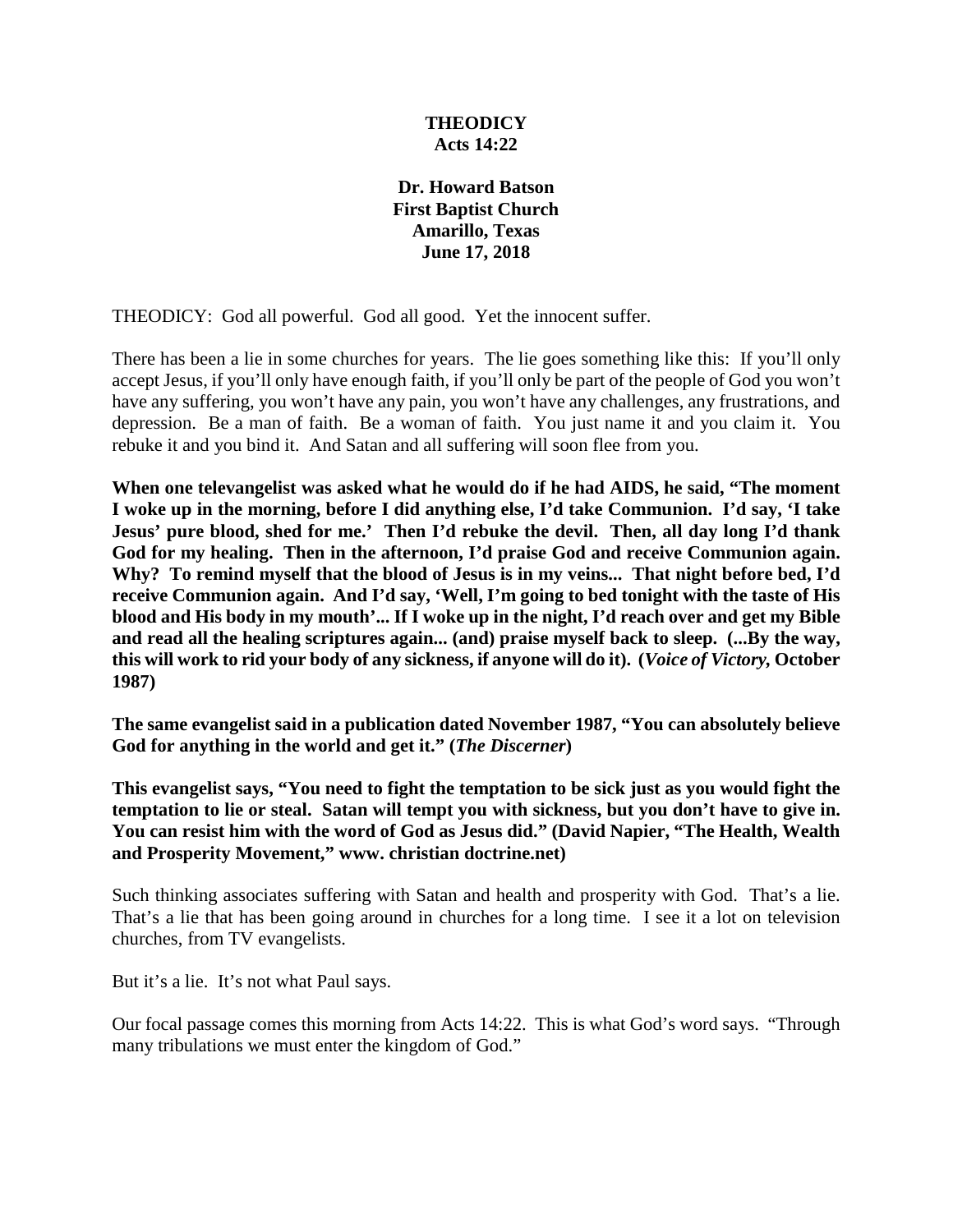**God's people have their trials. It was never designed by God, when he chose his people, that they should be an untried people. They were chosen in the furnace of affliction; they were never chosen to worldly peace and earthly joy. Freedom from sickness and the pains of mortality was never promised them; but when their Lord drew up their charter of privileges he included chastisements among the things to which they should inevitably be heirs. Trials are part of our lot; they were predestined to us in Christ's last legacy.** 

**Good men must never expect to escape troubles; if they do, they will be disappointed, for none of their predecessors have been without them. Mark the patience of Job; remember Abraham, for he had his trials, and by his faith under them, he became the "Father of the**  faithful." Note well the biographies of all the patriarchs, prophets, apostles, and martyrs, **and you shall discover that none of those whom God made vessels of mercy, who were not made to pass through the fire of affliction.** 

**It is ordained of old that the cross of trouble shall be engraved on every vessel of mercy, as a royal mark whereby the king's vessels are of honor and distinguished. But although tribulation is thus the path of God's children, they have the comfort of knowing that their Master has traversed it before them; they have his presence and sympathy to cheer them, his grace to support them, and his example to teach them how to endure; and when they reach "the Kingdom," it will more than make amends for the "much tribulation" through which they have passed to enter it. (Charles Spurgeon, www.heartlight.org/spurgeon/0308 am.htm.)**

The Bible is full of the message that God's people will suffer – even as they do ministry for the kingdom.

Job confessed, "Man, who is born of woman, is a few days and full of trouble" (Job 14:1).

Here in Acts Paul says we must, through many tribulations, enter the kingdom of God.

In 1 Thessalonians 3:3, Paul says to the church of Thessalonica concerning their suffering, "...you yourselves know that we are appointed for this."

In fact, we find in the Bible that suffering is at the very heart of the Christian experience. Patriarchs, psalmist, prophets, and even our Lord and His apostles all followed the path of suffering before they entered into glory. Paul warned Timothy, "Everyone who wants to live a godly life in Christ Jesus will be persecuted" (2 Timothy 3:12).

In Acts 9:16, Jesus showed Paul, "how much he must suffer for Christ's sake."

Paul said in Philippians, "And for the value of knowing Christ Jesus my Lord" he had suffered the loss of all things. He wants to know the power of Christ's resurrection, but also the fellowship of His sufferings and being conformed to the death of Christ.

In Romans 8, Paul says that we are children of God, "and if children, heirs also, heirs of God and fellow heirs with Christ, if indeed we suffer with Him so that we may also be glorified with Him.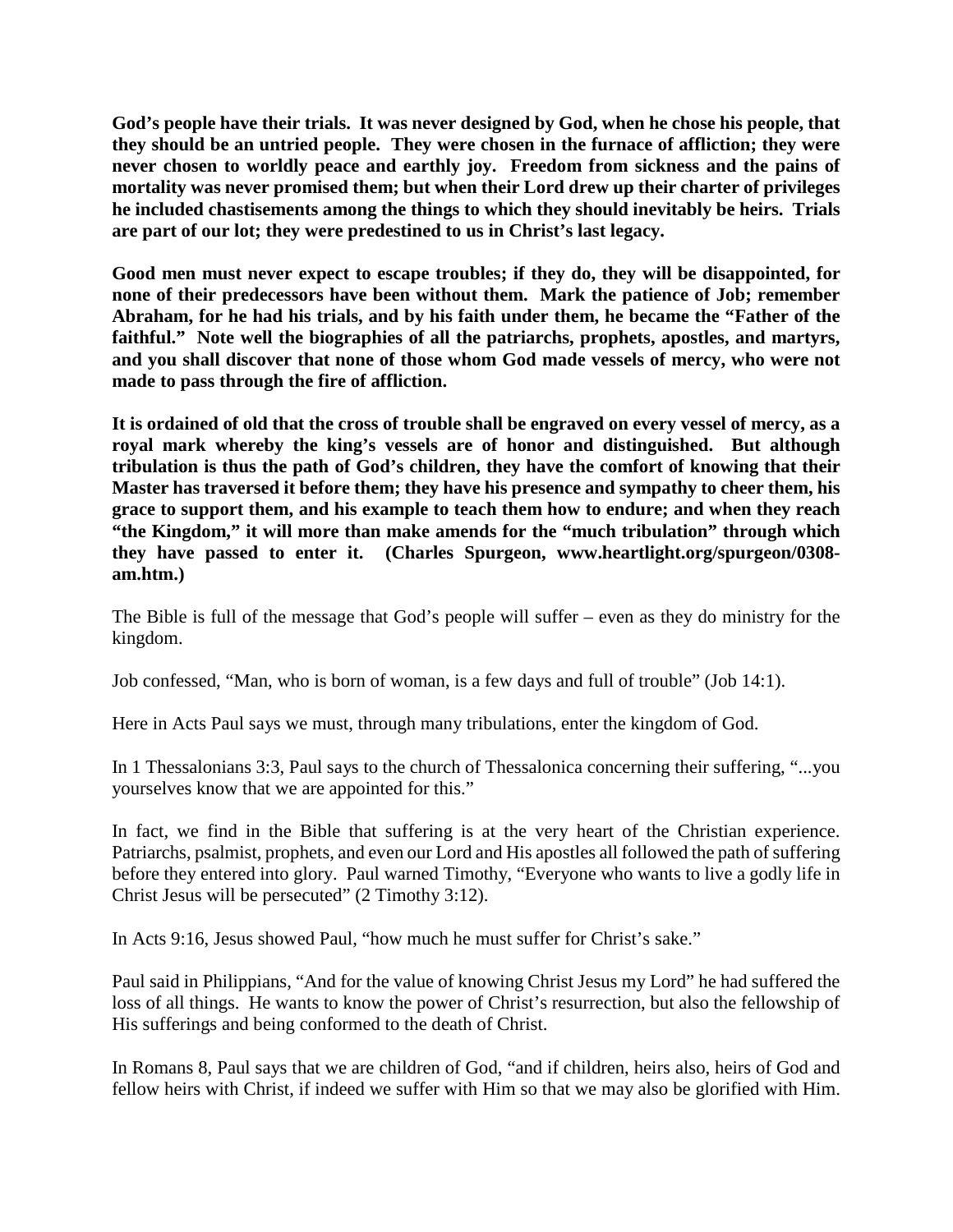For I consider that the sufferings of this present time are not worthy to be compared with the glory that is to be revealed to us" (Romans 8:16-18)

In our passage this morning, Paul has had a very difficult time in ministry. Turn to Acts 13:45. Paul has preached in Pisidian Antioch for the second Sabbath. The whole city assembled in verse 44, "but when the Jews saw the crowds, they were filled with jealousy and began contradicting the things spoken by Paul, and were blaspheming."

Paul's popularity was more than the Jews could take, as was his new message of Jesus as the Messiah. Therefore, the Jews began to contradict Paul as he preaches. In verse 50, notice the Jews aroused the "devout women of prominence and the leading men of the city, and instigated a persecution against Paul and Barnabas, and drove them out of their district."

In chapter 14, they go to Iconium, which is about 90 miles southeast of Antioch. But in 14:2, they had troubled again with the Jews who disbelieved. "They stirred up the minds of the Gentiles and embittered them against Paul and Barnabas." But despite that, they spoke boldly (14:3), relying on the Lord.

They try to mistreat and stone the apostles (verse 5), and they have to flee to cities in Galatia. In Lystra they start out with the miraculous healing of a man who was born lame. Look at 14:10. "Stand upright on your feet," Paul said. "And the man leaped up and began to walk."

They began to worship Paul and Barnabas, thinking they are the gods Zeus and Hermes. Paul and Barnabas insist they are just men, that they come preaching the gospel. But look at Acts 14:19. "But Jews came from Antioch and Iconium, and having won over the multitudes, they stoned Paul and dragged him out of the city, supposing him to be dead. But the disciples stood around him, and he arose and entered the city. The next day he went with Barnabas to Derbe."

And that's when he tells them – as they make their way traveling back through the churches they started, including those in Lystra and Iconium and Antioch, circling back – this Paul, stoned and left for dead, says, "Through many tribulations we must enter the kingdom of God."

Remember, I said that in Acts 9:16 Jesus said, "I will show Paul how much he will suffer for my name's sake." Well, he's stoned and left for dead in Acts 14. But listen to the catalogue of suffering that comes in Paul's life. It's found in 2 Corinthians 11.

Five times I received from the Jews thirty-nine lashes.

Three times I was beaten with rods, once I was stoned (referring back to our Acts passage in chapter 14), three times I was shipwrecked, a night and a day I have spent in the deep.

- I have been on frequent journeys, in dangers from rivers, dangers from robbers, dangers from my countrymen, dangers from the Gentiles, dangers in the city, dangers in the wilderness, dangers on the sea, dangers among false brethren;
- I have been in labor and hardship, through many sleepless nights, in hunger and thirst, often without food, in cold and exposure.

Apart from such external things, there is the daily pressure on me of concern for all the churches. Who is weak without my being weak? Who is led into sin without my intense concern?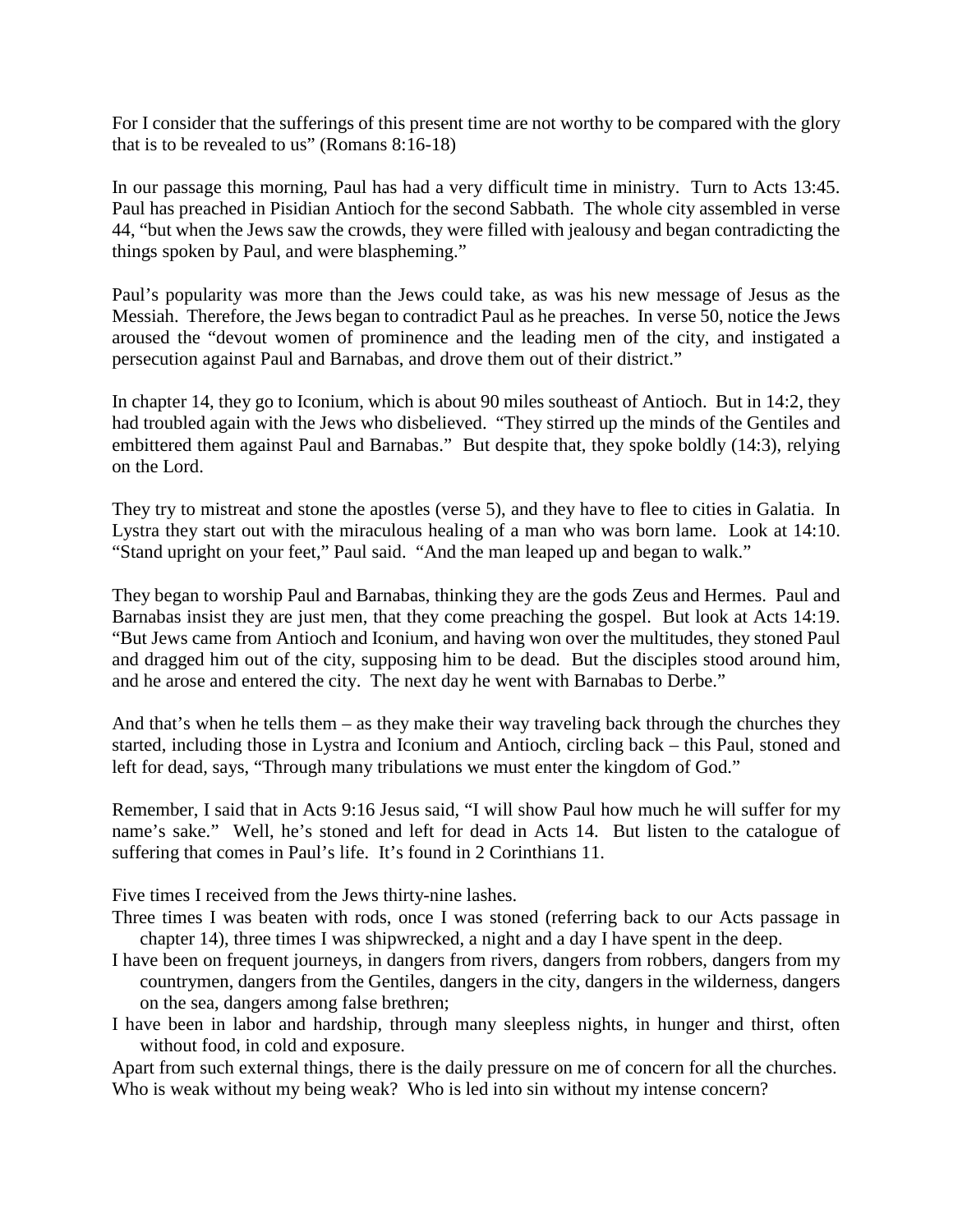Ministry for the Gospel is tough, Paul is saying. "Hey, whoever said this is going to be easy anyway, I ask you?"

Somewhere along the line we have gotten the idea that doing ministry ought to be easy. If we're serving God, He ought to smooth our pathway. If we're walking in God's way and God's will, then we should never stumble, suffer or falter.

That's really not the case we find in scripture. Jesus, Himself, experienced suffering. He was hungry, weary. He had a scourging, a crucifixion. He had emotional pain as He wept for Lazarus. He showed sorrow for the fall of Jerusalem. But He saw His suffering as the plan of God. "The Son of Man must suffer many things," He said in Mark 8:31.

When He told Peter that He was going to suffer, Peter refused to accept the idea. Peter rebuked Him. But Jesus said all who would be His followers must be prepared to humble themselves and go the way of the cross. In Luke 9:23 He says, "If anyone wishes to come after me, let him deny himself and take up his cross daily and follow me." Those words come out of His mouth right after He's told them He is going to be killed and be rejected and suffer.

God's people don't have a lot of staying power any more. We have accepted the lie and we think that everything ought to be easy. It wasn't easy for Jesus. It wasn't easy for Paul. Why do you think it's going to be easy for you?

Men and women in the ministry feel abandoned by God. They are afraid that the God who first found them, the God who guided them into a once-fulfilling ministry has now abandoned them and left them to the whims of ministry.

If ministers think they have it bad today because they have a few carping church members, they ought to remember that earlier in our country Baptist preachers in Virginia were whipped, arrested, fined, and imprisoned on bread and water for preaching a theology deviating from that of established Anglicanism.

People in ministry like Paul, people in ministry like me and like you – can feel isolated, invalidated, trapped, empty, worn down, and beaten up. Clergy moral is at an all-time low, and people are walking out of ministry right and left. But to them I want to say, "Whoever said this was going to be easy anyway?"

It's not just pastors. It's lay leaders, too. You do well if you can get someone to commit to teaching Sunday School for a year or two these days. People don't have any staying power, any commitment, any stamina, any sense of being long-suffering in regard to doing ministry. Someone volunteers to teach a children's class. The children wiggle and giggle. They don't see the response they want at first. They don't feel appreciated by the parents, the children, or the pastor of the church. The next thing you know, they are throwing in the towel. It's just too hard, too much trouble, and they're not going to put up with it.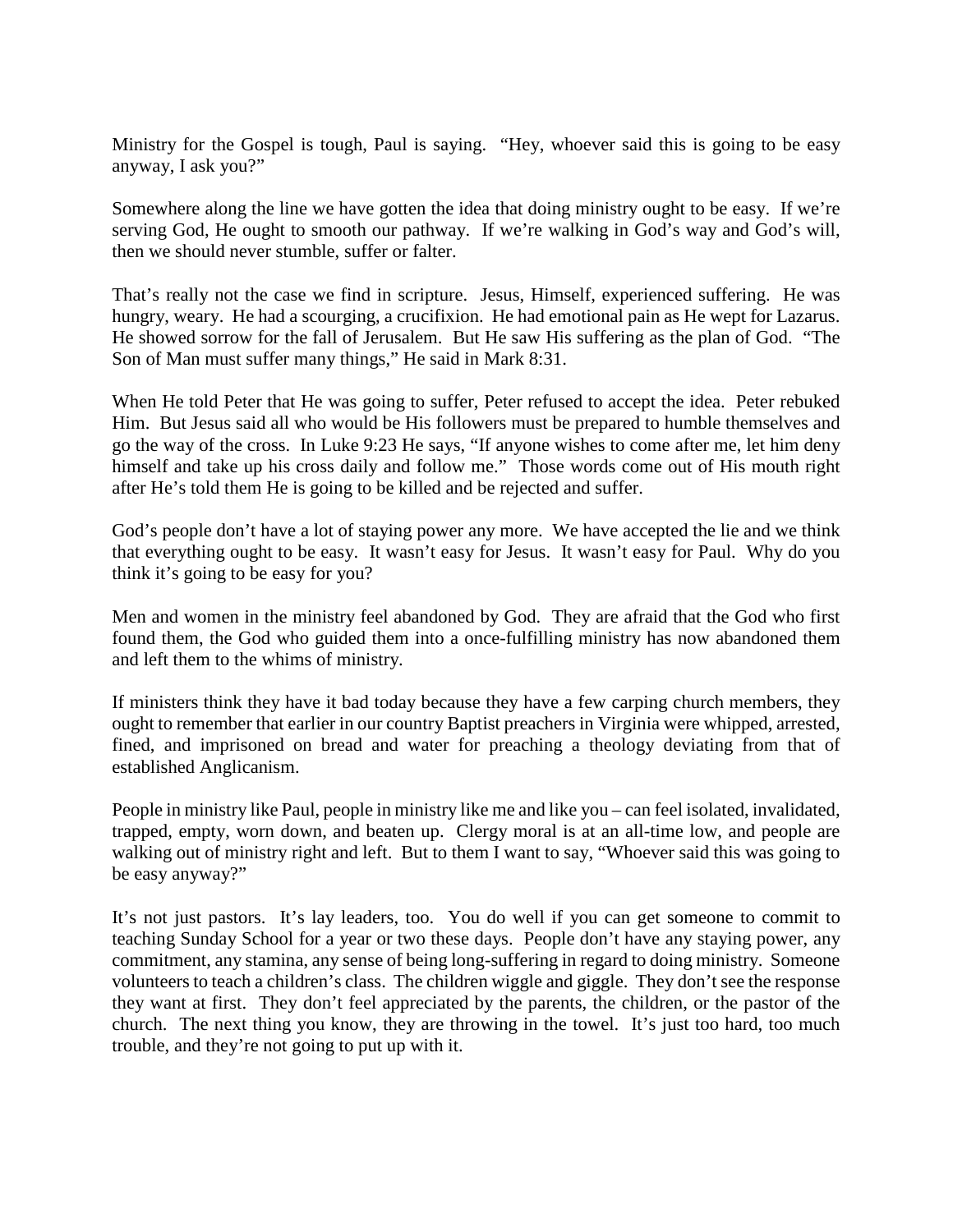Compare that to the teachers of old. You'll find a plaque by the aquarium in the hallway of the children's division that says the following teachers had extended tenure: Stan Davis – 38 years Marvin Standefer – 40 years Edwin Stulce – 47 years Lois Hill  $-41$  years Grace Dial – 55 years Martha B. Stulce  $-47$  years Marilyn Cates – 30 years Yvonne Franklin – 45 years.

Those eight Sunday School workers, now deceased – those eight people logged 343 years of service teaching children about Jesus. Don't think there weren't some Sundays they wanted to quit, throw in the towel, give it up, felt unappreciated, felt undervalued, felt as if they were spinning their wheels and getting nowhere? You bet they felt that – felt it all the time. But they persevered. They endured. They kept on keeping on.

Someone wrote: **I asked God to grant me patience. God said, "No. Patience is a byproduct of tribulations; it isn't granted, it is earned."**

**I asked God to give me happiness. God said, "No. I give you blessings. Happiness is up to you."**

**I asked God to spare me pain. God said, "No. Suffering draws you apart from worldly cares and brings you closer to me."**

**I asked God to make my spirit grow. God said, "No. You must grow on your own, but I will prune you to make you fruitful."**

**I asked God for all things that I might enjoy life. God said, "No. I will give you life so that you may enjoy all things."**

**I asked God to help me love others, as much as God loves me. God said, "...Ahhh, finally you have the idea." (www.homileticsonline.com)**